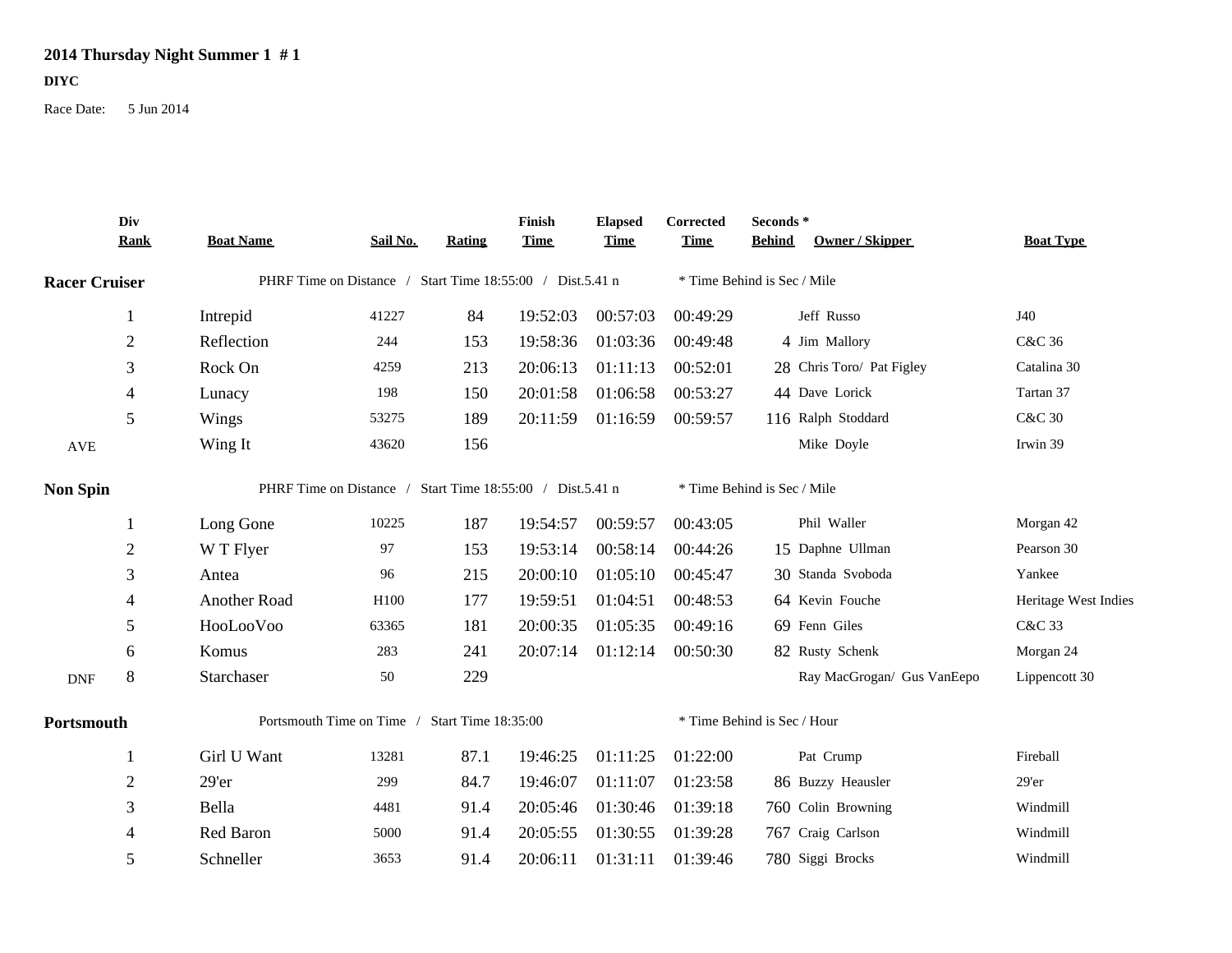| <b>Spin B</b>    |                          | PHRF Time on Distance / Start Time 18:45:00 / Dist.6.80 n |       |     |          |          |          | * Time Behind is Sec / Mile |                    |  |  |
|------------------|--------------------------|-----------------------------------------------------------|-------|-----|----------|----------|----------|-----------------------------|--------------------|--|--|
|                  | $\mathbf{1}$             | Mal de Mer                                                | 747   | 156 | 20:00:24 | 01:15:24 | 00:57:43 | Richard Karran              | Wavelength 24      |  |  |
|                  | $\sqrt{2}$               | Junior                                                    | 41186 | 123 | 19:57:14 | 01:12:14 | 00:58:18 | 5 Frank Selph Jr            | J27                |  |  |
|                  | 3                        | Dr Bligh                                                  | 30    | 132 | 19:58:36 | 01:13:36 | 00:58:38 | 8 Mike Maher                | S <sub>2</sub> 9.1 |  |  |
|                  | $\overline{4}$           | Privateer                                                 | 282   | 132 | 20:00:42 | 01:15:42 | 01:00:44 | 27 Chris Jones              | S <sub>2</sub> 9.1 |  |  |
|                  | 5                        | Boat                                                      | 57    | 156 | 20:03:55 | 01:18:55 | 01:01:14 | 31 Larry Willis             | Wavelengh 24       |  |  |
|                  | 6                        | Meltimi                                                   | 40787 | 132 | 20:01:14 | 01:16:14 | 01:01:16 | 31 Alex Korakis             | S <sub>2</sub> 9.1 |  |  |
|                  | 7                        | Whirligig                                                 | 82    | 141 | 20:03:23 | 01:18:23 | 01:02:24 | 41 Charlie Cushing          | Ulitimate 20       |  |  |
|                  | $\,8\,$                  | Forerunner                                                | 23656 | 132 | 20:02:57 | 01:17:57 | 01:02:59 | 46 Tim Ruman/ Frank Selph   | <b>J30</b>         |  |  |
|                  | 9                        | Untouchable                                               | 11    | 111 | 20:00:55 | 01:15:55 | 01:03:20 | 50 Allen Saunders           | Elliott 770        |  |  |
|                  | 10                       | Volant II                                                 | 99    | 174 | 20:08:49 | 01:23:49 | 01:04:06 | 56 John Gifford             | J22                |  |  |
| <b>Melges 24</b> |                          | PHRF Time on Distance / Start Time 18:40:00 / Dist.6.80 n |       |     |          |          |          | * Time Behind is Sec / Mile |                    |  |  |
|                  | 1                        | Rogue                                                     | 457   | 75  | 19:45:54 | 01:05:54 | 00:57:24 | Bob Kroetsch                | Melges 24          |  |  |
|                  | $\sqrt{2}$               | Carmelita                                                 | 119   | 75  | 19:46:39 | 01:06:39 | 00:58:09 | 7 J.A. Booker               | Melges 24          |  |  |
| <b>DNF</b>       | $\overline{\mathcal{L}}$ | Wicked Witch                                              | 719   | 75  |          |          |          | Joe Blouin                  | Melges 24          |  |  |
| J24              |                          | PHRF Time on Distance / Start Time 18:40:00 / Dist.6.80 n |       |     |          |          |          | * Time Behind is Sec / Mile |                    |  |  |
|                  | 1                        | <b>Spoony Tactics</b>                                     | 2264  | 171 | 19:55:00 | 01:15:00 | 00:55:37 | Todd & Genoa Fedyszyn       | J24                |  |  |
|                  | $\sqrt{2}$               | Long Shot                                                 | 2917  | 171 | 19:56:32 | 01:16:32 | 00:57:09 | 14 John Poulson             | J24                |  |  |
|                  | 3                        | <b>USA 3223</b>                                           | 3223  | 171 | 19:56:55 | 01:16:55 | 00:57:32 | 17 Darby Smith              | J24                |  |  |
|                  | 4                        | Ragged Edge                                               | 154   | 171 | 19:57:32 | 01:17:32 | 00:58:09 | 22 Dan Kresge               | J24                |  |  |
|                  | 5                        | Kraken                                                    | 3203  | 171 | 19:58:42 | 01:18:42 | 00:59:19 | 33 Jeffrey Siewert          | J24                |  |  |
|                  | 6                        | Rabble Rouser                                             | 292   | 171 | 19:58:55 | 01:18:55 | 00:59:32 | 35 Scott MacGregor          | J24                |  |  |
|                  | $\tau$                   | Sabotage                                                  | 1858  | 171 | 20:01:13 | 01:21:13 | 01:01:50 | 55 Nate Vilardebo           | J24                |  |  |
|                  | $\,8\,$                  | <b>SNF</b>                                                | 4190  | 171 | 20:01:29 | 01:21:29 | 01:02:06 | 57 Kat & Brian Malone       | J24                |  |  |
| Spin A           |                          | PHRF Time on Distance / Start Time 18:50:00 / Dist.6.80 n |       |     |          |          |          | * Time Behind is Sec / Mile |                    |  |  |
|                  | $\mathbf{1}$             | No Limit                                                  | 39526 | 42  | 19:52:27 | 01:02:27 | 00:57:41 | Burns/Hobbs/ Zonnenberg     | Farr 395           |  |  |
|                  | $\mathfrak{2}$           | Fire & Ice                                                | 83198 | 84  | 19:57:17 | 01:07:17 | 00:57:46 | 1 George Cussins            | J105               |  |  |
|                  | 3                        | Wired                                                     | 39511 | 42  | 19:53:20 | 01:03:20 | 00:58:34 | 8 Allen Thomas              | Farr 395           |  |  |